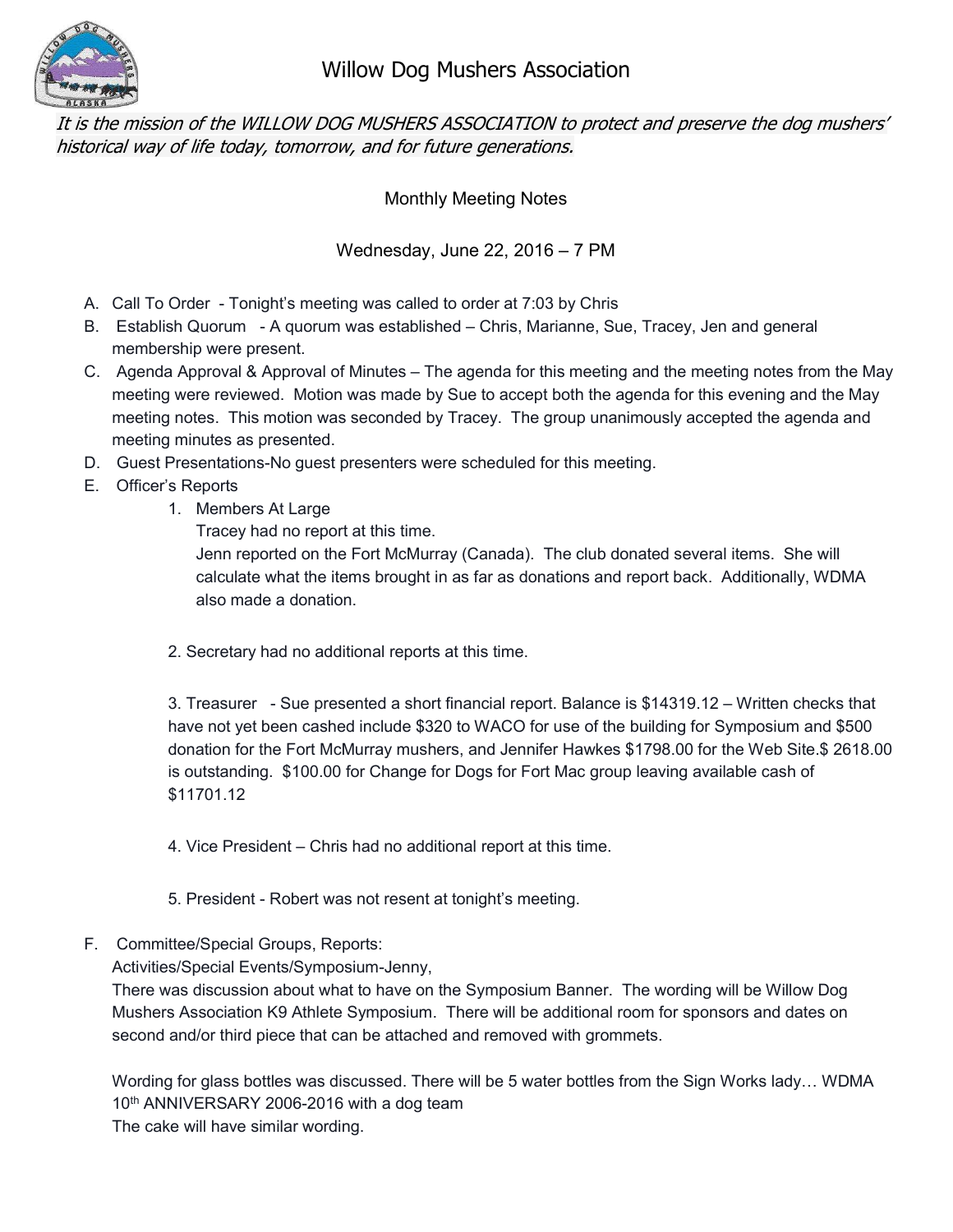Chris reported that the beanie order will go in with a total of 60 beanies. 30 Gray and 30 Blue. The total is \$\$724.60. Jenn made a motion to right the check for \$724.60 to the Last Frontier Embroidery Company. Tracey seconded the motion which then passed unanimously.

Jenn reported on the progress of the July  $4<sup>th</sup>$  float. There will be a get together at Jenn's one night during the week of June 27<sup>th</sup>. Group agreed to meet Friday July 1 around 4 pm.

Willow Winter Carnival meetings will resume July 18<sup>th</sup>. Chris and Jenn will try to attend.

Emergency Preparedness, Racing Research Committee

Tracey spoke about the Sockeye Fire Reunion Gathering. There were concerns about meeting with the borough about their policies and procedures. Terry said animal control does not have to do anything to help us. We are on own. Tracey said that they claim there may be a policy. Plan on being on your own.

Racing Research –The Earl Norris and kids races. Insurance will be addressed later by Chris. Roni and Waco think we should in order to avoid issues with the airport to slide the kids races into the winter carnival… thinks we can use the lake with Willow Winter Carnival leading up to the main final event leading up to the days of willow carnival. DOT will be difficult to work with. Chris will deal with Roni to work this out.

## G. Unfinished Business

1. Website/Social Media – Brief Update – Chris talked to Jennifer – we had an issue with Symposium words have been darkened to be able to read them.

Old site should be shut down soon.

T-Shirt/hoodies/Hats Design/Merchandise will be posted when we have them.

Sophie like the trail markers design on the back of the one T Shirt.

We will also ask Peter for a design. Kari did the other design.

2. Insurance

\$1,000,000 per occurrence, spectator bodily injury and property damage. More than one occurrence - 2 million, \$1000 deductible One change… prefer 5 day notice - only \$295.94 will be the most… 6 Saturdays for juniors Solstice through carnival 6 total dates for juniors 15 events at that quote Willow JR 100 –Chris asked if WDMA would consider the Willow JR100 being one of those events. Tracey made a motion to include the Willow JR 100 as an insured event under WDMA. Jenn seconded the motion. There was no additional discussion. The item passed with unanimous approval

## H. New Business

1. 300 Mile Race – Logistics

Wade spoke about the possibility of a 300 mile race – trails, routes and check points. He heard back from 1… will keep working on the map part of it. There was discussion over running this race on the same dates as the Northern Lights 300 and as to why it would run that weekend. Other races also are run that weekend.

Wade stated that this race used to go north. The easiest way is to use the Northern Lights trails. Going north is still an option but it is harder to put a race together in this direction. Chris asked about using road system checkpoints. A date is not set in stone yet. We could do something different. Chris would